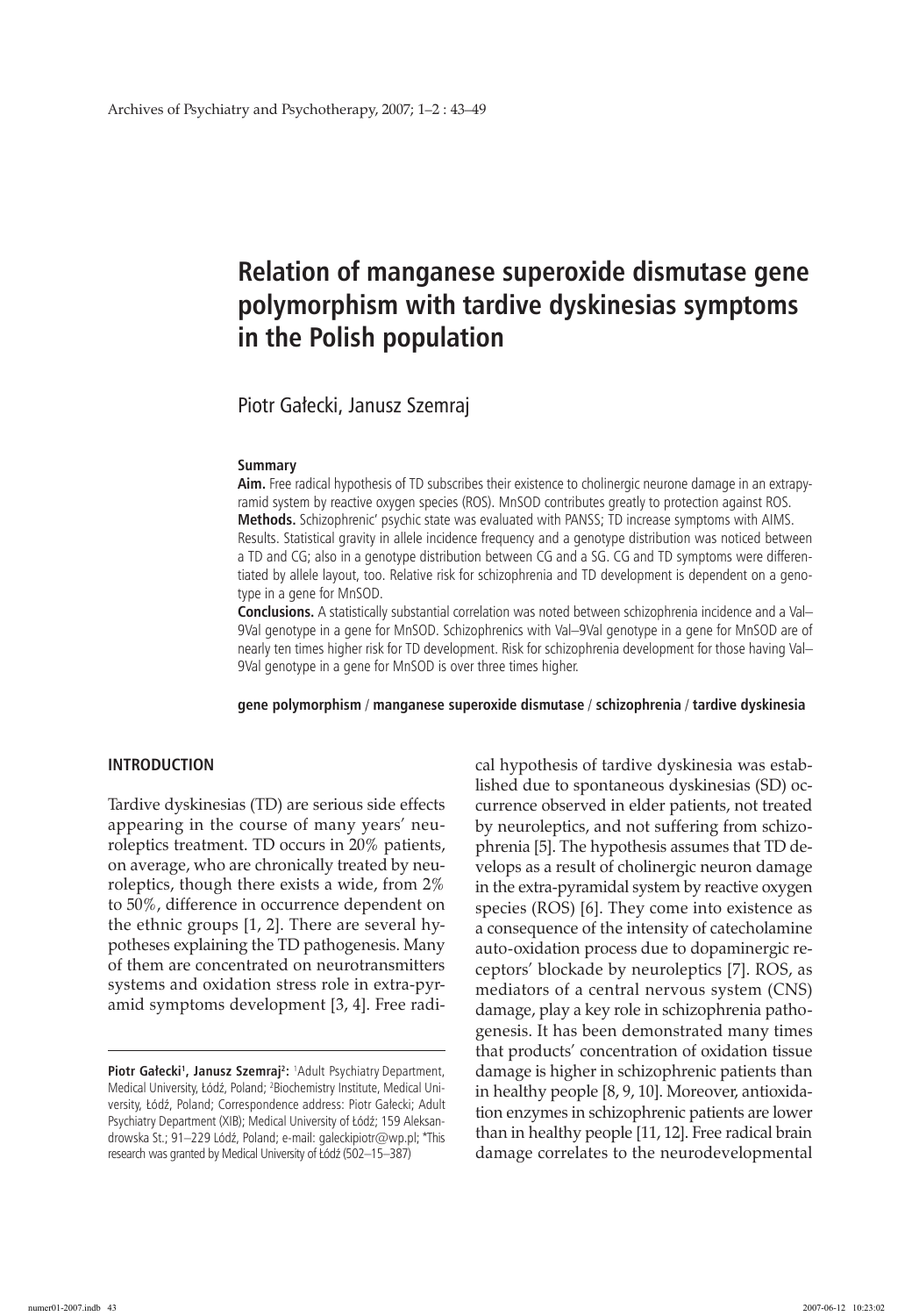paradigm of schizophrenic psychosis origin as defined by Weinberger [13].

Superoxide dismutase (SOD) plays a key role among antioxidant enzymes protecting the brain against ROS. There are three SOD isoenzymes in man: cytosole with copper and zinc in an active centre (CuZn-SOD), mitochondrial with manganese in the enzyme particle centre (MnSOD) and extra-cell SOD (ECSOD) also having copper and zinc [14, 15]. SOD is an enzyme catalyzing dismutation superoxide anion  $(O_2^-)$  to hydrogen peroxide ( $H_2O_2$ ). Breathing processes in mitochondria are ROS sources in physiological conditions. Even in functionally fit mitochondria, 2% to 5% of oxygen is subject to incomplete reduction with free radical production as final products. Manganese superoxide dismutase occurring in the mitochondrial matrix is responsible for cell protection against such developed ROS [14]. Human MnSOD is not coded by mitochondrial DNA. A gene for MnSOD is found on the long arm of chromosome 6 (6q25), in the place which was presented by Moldin and Gottesman as a region candidate for schizophrenia development [16, 17].

Nowadays, only 4 functional polymorphism locations for MnSOD are known. They are Ala– 9Val (GCT/GTT) in exon 2 for MTS (mitochondrial targeting sequence) – responsible for precursor protein structure, Ile–58Thr in exon 3 – responsible for protein stability and Ile–58Thr (GGA/GGG) in exon 5 and Ser–3Arg (AGC/AGA) in exon 2. Functional role of the two last polymorphisms is not known [18, 19, 20].

MnSOD, as in the case of majority of mitochondrial proteins, is relocated to mitochondria after translation as a protein containing N-final signal sequence of 24 – aminoacids length "suspended" in cytosole, and then removed during molecule transport to mitochondria. Shimoda – Matsubayashi discovered a mutation (substitution T for C) in a signal sequence changing an aminoacid in a codon 9 of this sequence from valine (GTT) to alanine (GCT). This substitution induces conformation change in MTS from structure  $\beta$  – sheet into  $\alpha$  – helix [18]. As  $\alpha$  – helix structure is necessary for effective mitochondrial transport, precursor protein with –9Ala protein signal type can be more easily transported to mitochondria than its precursor with –9Val signal type [21]. Due to this, the difference in protein

sequence signal can take the form of quantity expression MnSOD in mitochondria [22].

Van Landeghen and coop. studied Ala–9Val polymorphism in MTS for MnSOD gene in various ethnic groups and they demonstrated a significant polymorphism difference between three nationality groups under study in Europe [23]. Frequency of Ala allele in Asian population is significantly statistically lower than in the studied European populations [2].

There are single studies showing, either a relation or negation, between Ala–9Val polymorphism in a signal sequence of MnSOD gene and schizophrenia [24, 25, 26].

In the context of facts presented and an undoubtful stratification effect in association researches, an interesting question seems to appear – whether Ala–9Val polymorphism in Mn-SOD gene in the Polish population is correlated with schizophrenia and tardive dyskinesia occurrence. Following the research, some questions have been formulated:

- Is there a genetic correlation between (Ala– 9Val) polymorphism in MnSOD human gene and schizophrenia?
- Is there a statistically significant difference in (Ala–9Val) polymorphism in MnSOD human gene in tardive dyskinesia patients and persons without dyskinesias?
- Does (Ala–9Val) polymorphism in MnSOD human gene affect inception rate risk for schizophrenia and tardive dyskinesias occurrence?

#### **Material and methods**

122 paranoid schizophrenia patients treated in the Adult Psychiatry Department of the Medical University of Łódź were invited to the study. Diagnosis was made according to criteria of the ICD–10 Classification of Mental and Behavioral Disorders, independently by two psychiatrists [27]. Tardive dyskinesia symptoms were found in 57 persons. Patients' clinical evaluation was performed with PANSS, while TD intensity was evaluated with AIMS [28, 29]. Considering significant fluctuations in tardive dyskinesias intensity, evaluation of extra pyramidal symptoms was made three times in weekly intervals. Arithmetic mean of the performed studies constituted the final evaluation.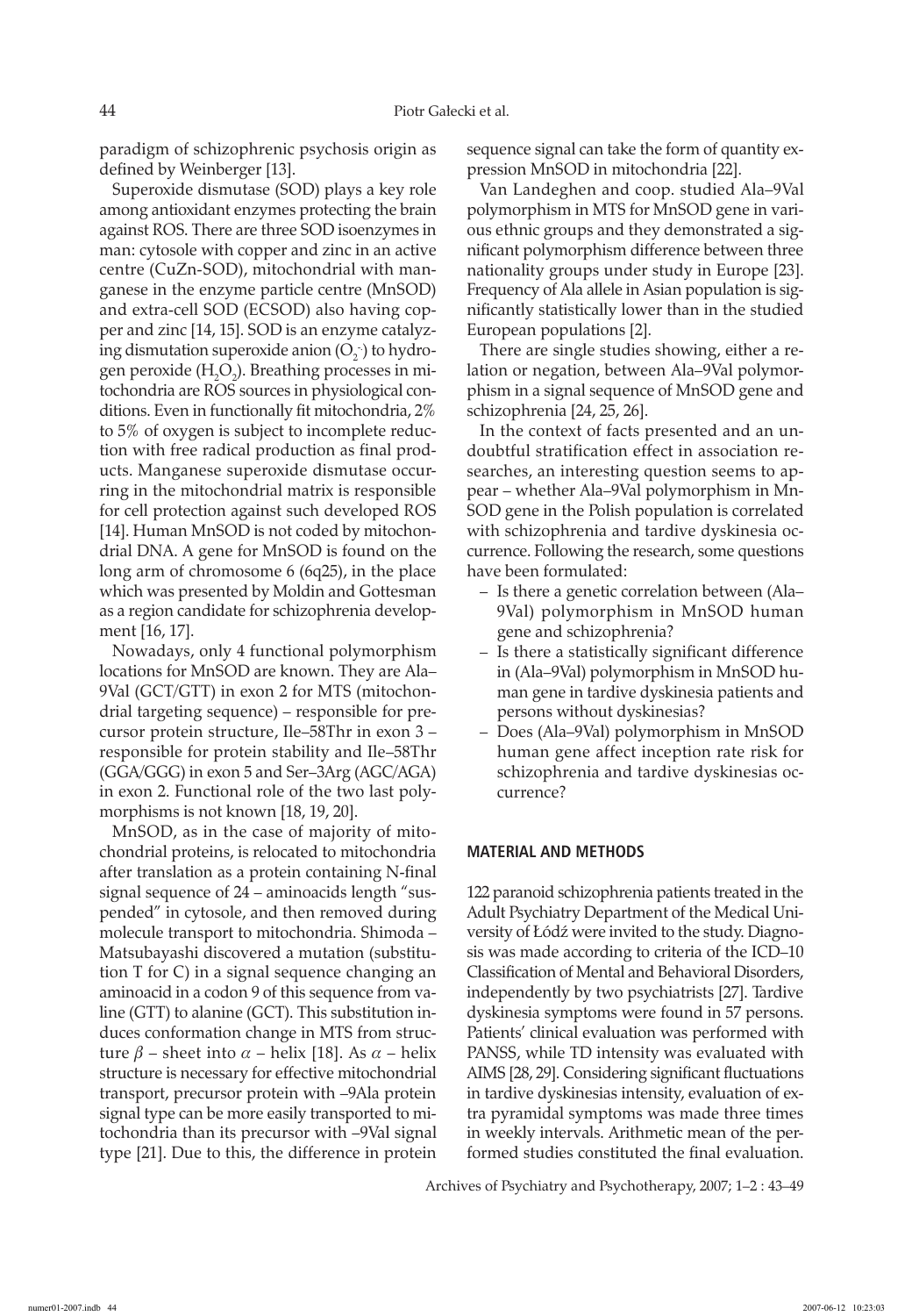Clinical and sociodemographic features of groups under study were shown in Tab.1. None of the persons taking part in the study were mentally disabled, or suffered from epilepsy, had a past history concerning psychoactive substances abuse or serious somatic illness such as diabetes, cardiac ischemia, hypertension. The control group consisted of healthy people over 45 years old with a negative family history concerning mental diseases. All, healthy and ill people, were smokers. This was because not enough non-smokers with tardive dyskinesia symptoms, who fulfilled the inclusion criteria, were found. Thus, a comparative group was selected among healthy people addicted to nicotine.

Relative risk (RR) was counted according to Svejgaard and coop. [30].

DNA was isolated from full blood with the phenol method [31]. Isolated DNA was used for amplification of MTS sequence of MnSOD human gene by applying starters: 5'CAGCA-GATCGGCGGCATCAG3' and 5'CATCATCT-GCGCCTTGATGT3'. The amplification product of 172bp length was etched with Bsa WI restriction enzyme and separated on 6% polyacryloamid gel. If Val–9Val was in a sample the result obtained was 87bp and 85bp. If there was heterozygote – the result was 172bp, 87bp, and 85bp and with homozygote Ala–9Val there was a picture of 172bp.

Statistical calculations were made on an IBM PC computer with the appliance of an automated statistics analysis package Statistica 5,1 PL (SN: SP818052912G5). Statistic gravity was marked for  $p<0.05$ . The study was given permission by Bioethics Commission of the Medical University, Łódź, decision No. RNN/17/04/KB.

## **Results**

Allele frequency and genotype distribution in the studied (Ala–9Val) gene polymorphism for MnSOD in schizophrenic patients and in the control group was demonstrated in Tab.2.

Table 3. presents genotype distribution and alleles' frequency between the control group and patients with or without tardive dyskinesia symptoms.

The control group (CG) and patients (P) under study remain in disagreement with the balance state of Hardy and Weinberg (CG  $\chi^2$ =7.3, df=1,  $p=0,001; P\chi^2=4.64, df=1, p=0.01).$ 

Relative risk (RR) of schizophrenia development in persons having Val–9Val genotype in the studied polymorphism for MnSOD is over three times (RR–3.29) higher than in those lacking this genotype.

Schizophrenic patients with the Val–9Val genotype in place of functional polymorphism for

| The group under study            | Tardive dyskinesia symptom                | Patients without tardive                  | Control group  |
|----------------------------------|-------------------------------------------|-------------------------------------------|----------------|
|                                  | patients $N = 57$                         | dyskinesia symptoms $N = 65$              | $N = 71$       |
| Sex (F/M)                        | 21/36                                     | 26/39                                     | 32/39          |
| Age (years)                      | $56.3 \pm 10.6$                           | $54.9 \pm 9.4$                            | $50,1 \pm 7,1$ |
| Age of onset                     | $22.9 \pm 7.3$                            | $23.4 \pm 6.7$                            | Χ              |
| Disease length (years)           | $29.7 \pm 11.4$                           | $30.1 \pm 10.5$                           | X              |
| Age of neuroleptics first dosage | $23.7 \pm 5.4$                            | $24.6 \pm 5.2$                            | Χ              |
| (years)                          |                                           |                                           |                |
| Actual neuroleptics dosage       | $321.3 \pm 171.1$                         | $325.5 \pm 150.2$                         | Χ              |
| (chlorpromasine equivalent)      |                                           |                                           |                |
| Family history of mental disease | 22/35                                     | 20/45                                     | 0/74           |
| (yes/no)                         |                                           |                                           |                |
| Results of AIMS                  | $5.9 \pm 3.1$                             | Χ                                         | X              |
| Results of PANSS: P/N/G          | $24.5 \pm 4.9/22.2 \pm 4.7/40.9 \pm 11.9$ | $25.0 \pm 7.5/19.0 \pm 6.2/42.1 \pm 13.1$ | X              |

**Table 1.** Clinical and demographic features of schizophrenic patients with or without tardive dyskinesia and a control group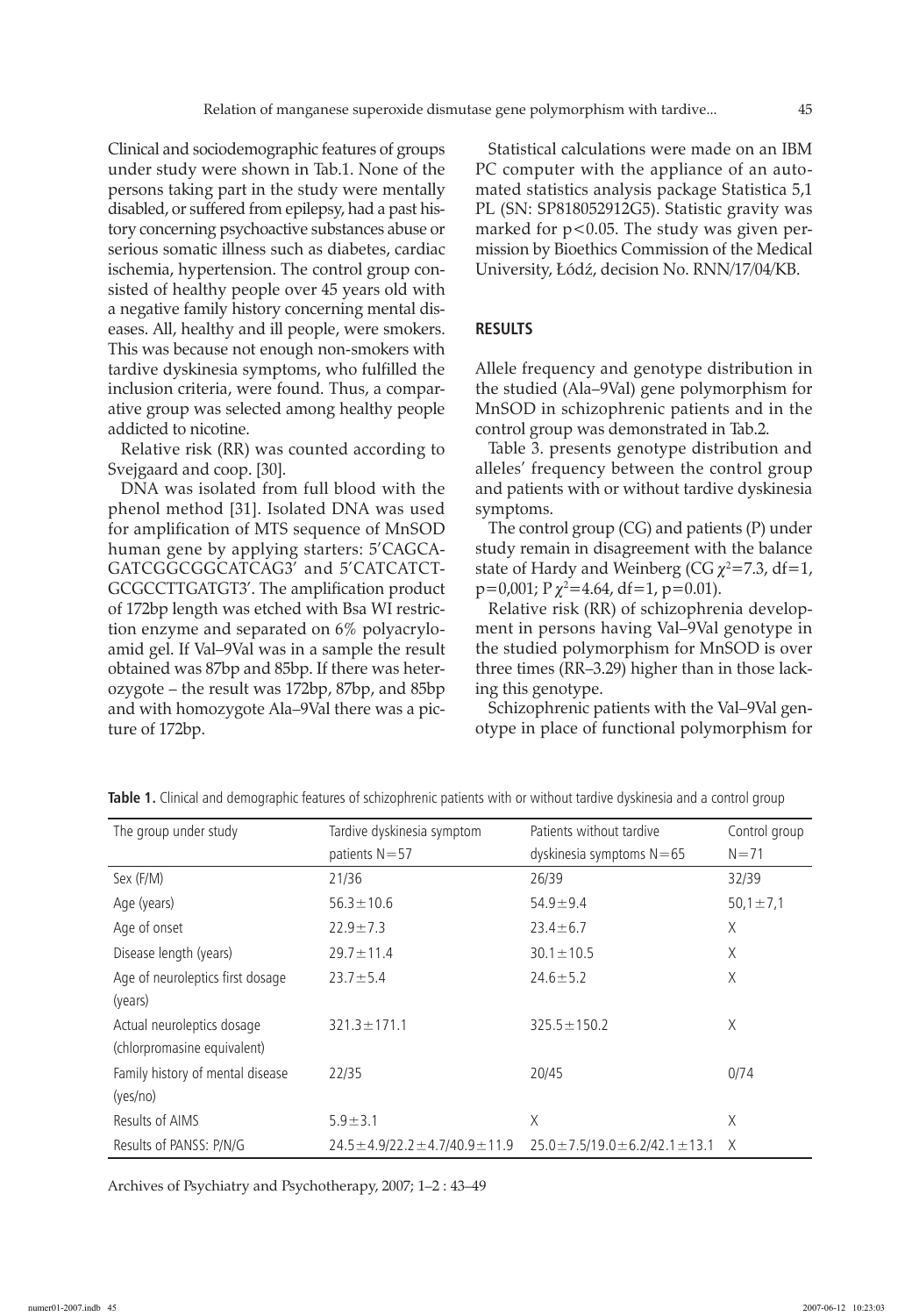|                              |          | Allele frequency* |              | Genotype division** |              |  |
|------------------------------|----------|-------------------|--------------|---------------------|--------------|--|
|                              | $-9$ Val | - 9Ala            | Ala/Ala      | Ala/Val             | Val/Val      |  |
|                              |          |                   | n, (%)       | n, (%)              | n, (%)       |  |
| Control group $(N=71)$       | 47.89%   | 52.11%            | 25. (35.21%) | 24. (33.8%)         | 22. (30.99%) |  |
| Schizophrenics ( $N = 122$ ) | 73.77%   | 26.23%            | 13. (10.65%) | 38. (31.15%)        | 71. (58.20%) |  |

**Table 2.** Genotypes and allele frequencies of the Ala–9Val polymorphism in schizophrenics and control group

**Table 3.** Genotypes and allele frequencies of the Ala–9Val polymorphism in patients with and without tardive dyskinesia

|                                                                                                                                                | Allele frequency c, d |        | Genotype division a, b |              |              |  |  |  |
|------------------------------------------------------------------------------------------------------------------------------------------------|-----------------------|--------|------------------------|--------------|--------------|--|--|--|
|                                                                                                                                                | $-9$ Val              | - 9Ala | Ala/Ala                | Ala/Val      | Val/Val      |  |  |  |
|                                                                                                                                                |                       |        | n, (%)                 | n, (%)       | n, (%)       |  |  |  |
| Control group $(N=71)$                                                                                                                         | 47.89%                | 52.11% | 25. (35.21%)           | 24. (33.8%)  | 22. (30.99%) |  |  |  |
| TD patients $(N=57)$                                                                                                                           | 89.47%                | 10.53% | $1. (1.76\%)$          | 10. (17.54%) | 46. (80.70%) |  |  |  |
| Patients without TD ( $N = 65$ )                                                                                                               | 60%                   | 40%    | 12. (18.46%)           | 28. (43.08%) | 25. (38.46%) |  |  |  |
| a – control versus TD: $\chi^2$ = 35.28; df = 2; p < 0.001; b – control versus without TD: $\chi^2$ = 4.81; df = 2; p = 0.09; c – control ver- |                       |        |                        |              |              |  |  |  |
| sus TD: $\chi^2$ = 24.51; df = 1; p < 0.001; d – control versus without TD: $\chi^2$ = 2.00; df = 1; p = 0.157                                 |                       |        |                        |              |              |  |  |  |

manganese dismutase gene have nearly a ten times' increased risk of tardive dyskinesia occurrence (RR–9.8).

While evaluating the correlation between a genotype, alleles frequency (Ala–9Val) polymorphism and sociodemographic and clinical data of schizophrenic patients, no statistically essential correlation were observed – though close to gravity correlation between Val–9Val genotype and disease negative symptoms (p–0.075) took place.

#### **Discussion**

In the 80-ties of the 20th century, it was noticed that many mental diseases were accompanied by subtle anatomical changes of encephalon structure which were connected with disordered development of central nervous system (the neurodevelopmental hypothesis) [13]. Acceptance of the research perspective of neurodevelopmental paradigm of schizophrenia turned attention to the participation of apoptosis in schizophrenia pathogenesis and to oxidation stress role as a potential

source of encephalon damage [32, 33]. The aim of our research work was to study genetic association polymorphism of antioxidant enzyme with schizophrenia, as the decrease of enzyme antioxidant activity in schizophrenic patients had been demonstrated many times [11, 34, 35, 36].

The results of our study showed significant correlation between gene polymorphism for Mn-SOD and schizophrenia. Ala–9Ala genotype occurs more often in healthy people than in schizophrenic patients – which can be explained by its protective function. It was also proved that Val– 9Val genotype is a risk factor for schizophrenia. Having this genotype increases the incidence risk by three times. Earlier studies performed on Asian population did not demonstrate any association between (Ala–9Val) polymorphism in MTS gene for MnSOD and schizophrenia [24, 25]. Akyol and coop., when working on gene polymorphism for MnSOD in the Turkish population, showed, however, a positive correlation between Ala0-Val genotype and schizophrenia [26]. They suggest, similarly to us, that Ala–9Ala genotype may protect against schizophrenia incidence. It seems that the study on Turkish pop-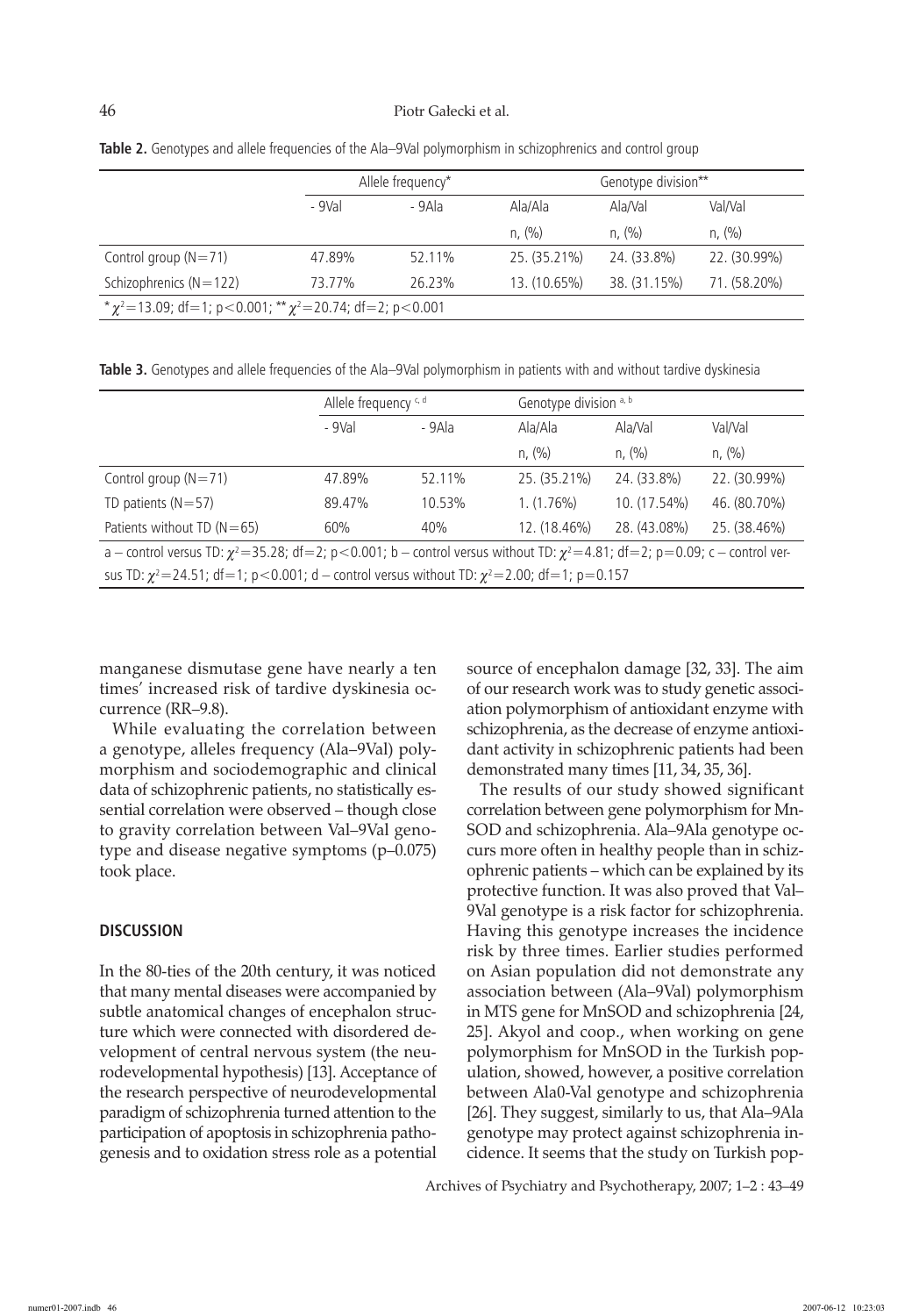ulation mentioned above, has certain limitations. The control group was selected among people of 17 to 73 years of age, and without applying positive family history as an inclusion factor. It is difficult, then, to exclude later diseases in this group as only after 45 years of age there occurs clearly less risk factor for schizophrenia incidence.

Basal nuclei are particularly threatened by oxidative damage due to intensive oxygen metabolism, high dopamine concentration and significant iron content as well as a low antioxidative enzyme activity [4]. Application of neuroleptics increases dopamine concentration in corpus striatum and indirectly increases the oxidative process [37]. It was also demonstrated that neuroleptics hinder activity of I respiratory chain complex by increasing ROS production via mitochondria. Inhibition I complex exposes the CNS to chronic oxidative stress [38]. Commonly known toxin evoking extrapyramidal symptoms 1-methyl–4-phenyl–1,2,3,6-tetrahydropiridine (MPTP) is just the mitochondrial I complex inhibitor [39]. It is believed that inhibition of I complex, not dopamine receptors blockade, causes post-medicine extrapyramidal symptoms [40]. Additionally, bivalent iron reacting with ROS (Fenton's reaction), catalyses the development of a particularly toxic hydroxyl radical which initiates lipid peroxidation [41].

It is thus an understandable fact that MnSOD, an enzyme protecting mitochondria against ROS and sweeping  $O_2^{\bullet}$ , arouses significant interest from the researchers dealing with extrapyramidal symptoms in schizophrenia.

Hori and coop. demonstrated positive correlation of allele –9Val with tardive dyskinesia occurrence in schizophrenic patients, on the contrary to Zhang and coop. who did not observe essential differences in Ala–9Val polymorphism in the Chinese population of persons with tardive dyskinesia symptoms [24, 25]. The recent study, however, appears difficult to interpret as it concerned only males, but, as several studies already showed, females can constitute a risk factor for TD [42, 43]. Akyol and coop. noticed a statistically essential correlation between Ala/Val genotype and schizophrenic patients and between, mentioned above, genotype and dyskinesias presence in the Turkish population [26].

Our results demonstrate a strong correlation between functional polymorphism both in allele distribution and genotypes of MnSOD gene under evaluation. Akyol and coop. think that allele –9Val can be both a risk factor of schizophrenia and tardive dyskinesia occurrence. These observations agree with our results. In the Turkish population Ala–9Val genotype was correlated with TD symptoms. However, gravity between people with and without extrapyramidal symptoms was not demonstrated. Our studies showed a statistically significant difference between persons with and without TD symptoms in schizophrenia course.

Functional Ala–9Val polymorphism in the gene for MnSOD is responsible for an effective enzymatic protein transport to the mitochondrium where it fulfils its physiological role. MnSOD dismutases superoxide anion  $(O_2)$  resulting from a "leakage" of respiratory chain in the mitochondria. Due to this fact, people with Val–9Val genotype for MnSOD gene can demonstrate less expression of manganese superoxide dismutase in a mitochondrium. It results in the increased production of ROS by mitochondria. Oxidative damaged mitochondria by releasing C cytochrome and other protein factors induce apoptosis in the CNS and cause motor neuron damage [44, 45].

Apoptosis induced by  $O_2$  excess in the mitochondria leads, during brain development, to discreet anatomical changes. These, during central nervous system maturing, modulate neurodevelopmental changes. The very same processes, during organism ageing, lead to cognitive functions deficiency, extrapyramidal symptoms occurrence, and finally, to progress of the illness. Paradoxically, first generation neuroleptics, inhibiting I complex mitochondria and intensifying oxidative metabolism of catecholamines, will speed these changes. The fact of tardive dyskinesia development and increase of cognitive functions deficiencies by first generation neuroleptics is commonly known by clinicians.

Summing up, it is necessary to state that in the Polish population there exists a statistically significant correlation between schizophrenia incidence and Val–9Val genotype in a gene for Mn-SOD. Besides, schizophrenic patients having Val–9Val genotype in a gene for MnSOD have a ten times' higher risk for tardive dyskinesia occurrence than persons not having this genotype and schizophrenia development risk in those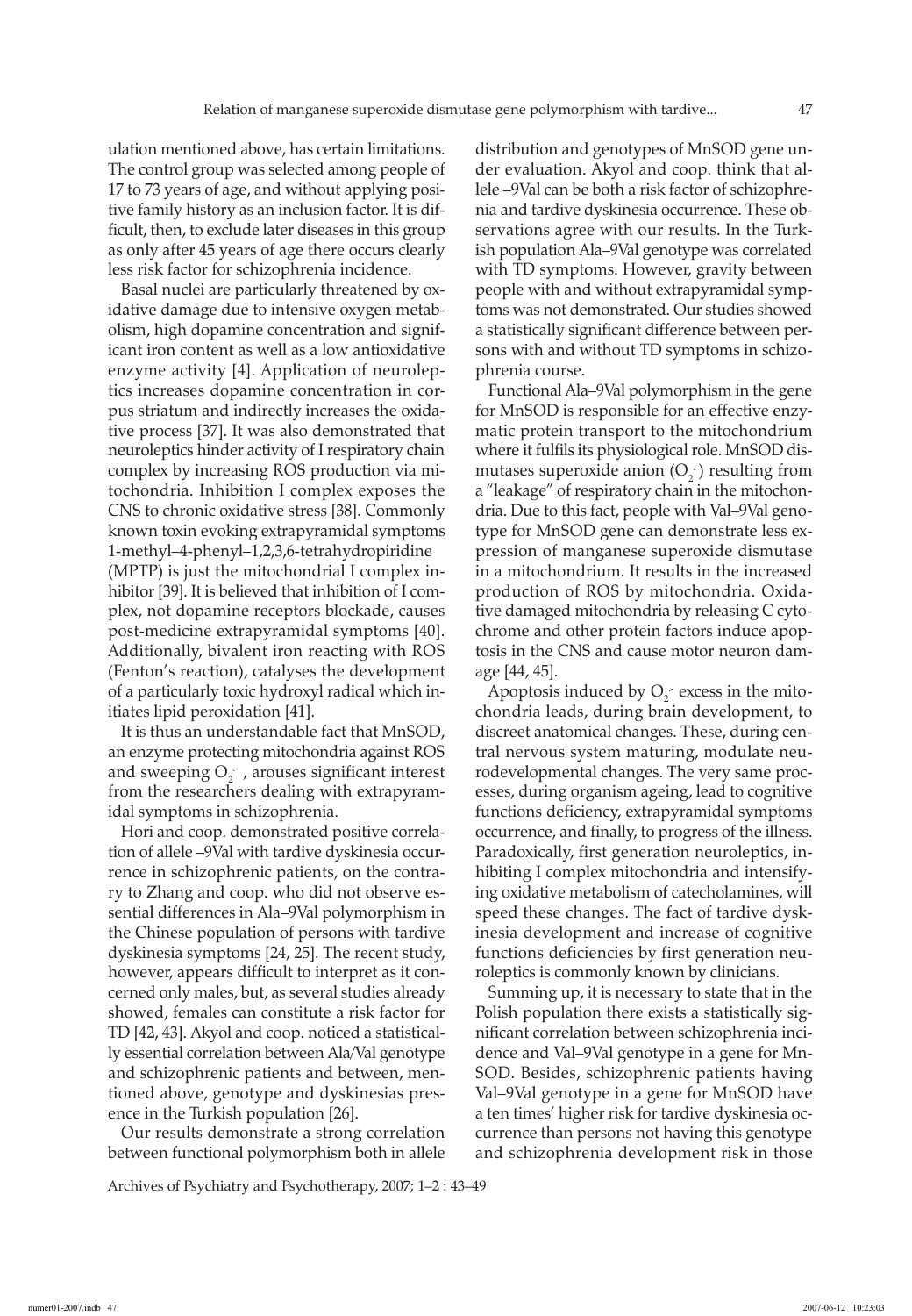having the Val–9Val genotype in a gene for Mn-SOD is over three times higher than in persons not having this genotype.

## **References**

- 1. Glazer WM. Review of incidence studies of tardive dyskinesia associated with typical antipsychotics. J Clin Psychiatry. 2000, 61: 15–20.
- 2. Swartz JR, Burgoyne K, Smith M. Tardive dyskinesia and ethnicity: review of the literature. Ann. Clin Psychiatry. 1997, 9: 53–9.
- 3. Casey DE. Tardive dyskinesia: pathophysiology and animal models. J Clin Psychiatry. 2000, 61: 5–9.
- 4. Tsai G, Goff DC, Chang RW. Markers of glutamatergic neurotransmission and oxidative stress associated with tardive dyskinesia. Am J Psychiatry. 1998, 155: 1207–13.
- 5. Saltz BL, Woerner MG, Kane JM. Prospective study of tardive dyskinesia incidence in the elderly. JAMA. 1991, 266: 2402–6.
- 6. Miller R, Chouinard G. Loss of striatal cholinergic neurons as a basis for tardive and L-Dopa-induced dyskinesias, neuroleptic-induced sensitivity psychosis and refractory schizophrenia. Biol Psychiatry. 1993. 34: 713–38.
- 7. Schadev PS. The current status of tardive dyskinesia. Aust NZ J Psychiatry. 2000, 34: 355–69.
- 8. Kuloglu M, Ustundag B, Atmaca M. Lipid peroxidation and antioxidant enzyme levels in patients with schizophrenia and bipolar disorder. Cell Biochem Funct. 2002, 20: 171–5.
- 9. Petronijevic ND, Micic DV, Duricic B. Substrate kinetics of erythrocyte membrane Na,K-ATPase and lipid peroxides in schizophrenia. Prog Neuropsychopharmacol Biol Psychiatry. 2003, 27: 431–40.
- 10. Srivastava N, Barthwal MK, Dalal PK. Nitrite content and antioxidant enzyme levels in the blood of schizophrenia patients. Psychopharmacology. 2001, 158: 140–5.
- 11. Akyol O, Herken H, Uz E. The indices of endogenous oxidative and antioxidative processes in plasma from schizophrenic patients. The possible role of oxidant/antioxidant imbalance. Prog Neuropharmacol Biol Psychiatry. 2002, 26: 995–1005.
- 12. Yao JK, Reddy R, Mcelhinny LG. Effects of haloperidol on antioxidant defense system enzymes in schizophrenia. J Psychiatry Res. 1998, 32: 385–91.
- 13. Weinberger DR. From neuropathology to neurodevelopment. Lancet. 1995, 346: 552–7.
- 14. Halliwell B. Reactive oxygen species and the central nervous system. J Neurochem. 1992, 59: 1609–23.
- 15. Zelko IN, Mariani TJ, Folz RJ. Superoxide dismutase multigene family: A comparison of the Cu,ZnSOD (sod1), Mn-SOD (sod2), and EC-SOD (sod3) gene structures, evolution, and expression. Free Radic. Biol. Med. 2002, 33: 337–49.
- 16. Church SL, Grant JW, Meese EU. Sublocalization of the gene encoding manganese superoxide dismutase(MnSOD/SOD2) to 6q25 by fluorescence in situ hybridization and somatic cell hybrid mapping. 1992, 14: 823–5.
- 17. Modlin SO, Gottesman II. At issue: genes, experience, and chance in schizophrenia – positioning for the 21st century. Schizophr Bull. 1997, 23: 547–61.
- 18. Shimoda matsubayashi S, Matsumine H, Kobayashi T. Structural dimorphism in the mitochondrial targeting sequence in the human manganese superoxide dismutase gene. Biochem Biophys Res Commun. 1996, 226: 561–5.
- 19. Borgstahl GEO, Parge HE, Hickey MJ. Human mitochondrial manganese superoxide dismutase polymorphic variant Ile58Thr reduces activity by destablising the tetrameric interface. Biocemistry. 1996, 43: 863–7.
- 20. Matsumine H, Saito M, Shimoda Matsubayashi S. Localization of a gene for an autosomal recessive form of juvenile parkinsonism to chromosome 6q25.2–27. Am J Hum Genet. 1997, 60: 588–96.
- 21. Lemire BD, Fankhauser C, Baker A. The mitochondrial targeting function of randomly generated peptide sequences correlates with predicted helical amphiphilicity. J Biol Chem. 1989, 264: 20206–15.
- 22. Shimoda matsubayashi S, Hattori T, Matsumine H. MnSOD activity and protein in a patient with chromosome 6-linked autosomal recessive parkinsonism in comparison with Parkinson's disease and control. Neurology. 1997, 49: 1257–61.
- 23. Van-Langeghem GF, Tabatabaie P, Kucinskas V. Ethnic variation in the mitochondrial targeting sequence polymorphism of MnSOD. Human Heredity. 1999, 49: 190–3.
- 24. Hori H, Ohmori O, Shinakai T. Manganese superoxide dismutase gene polymorphism and schizophrenia: relation to tardive dyskinesia. Neuropsychopharmacol. 2000, 23: 170–176.
- 25. Zhang ZJ, Zhang XB, Hou G. The increased activity of plasma manganese superoxide dismutase in tardive dyskinesia is unrelated to the Ala–9Val polymorphism. J Psychiatr Res. 2002, 26: 317–24.
- 26. Akyol O, Yanik M, Elyas H. Association between Ala–9Val polymorphism of Mn-SOD gene and schizophrenia. Prog Neuro-Psychopharmacol Biol Psychiatry. 2005, 29: 123–31.
- 27. World Health Organization. The ICD–10 classification of mental and behavioral disorders: Clinical descriptions and diagnosis guidelines. Geneva: World Health Organization; 1992.
- 28. Kay SR, Opler LA. Positive and Negative Syndrome Scale (PANSS) Rating Manual. San Rafael CA: Social and Behavioral Sciences Documents; 1987.
- 29. Simpson GH, Angus JW. A rating scale for extrapiramidal side effect. Acta Psych Scand. 1970, 212: 11–9.
- 30. Svejgaard I. HLA and disease, 1982 a survey. Immunol Rev. 1983, 70: 193.
- 31. Sambrook J, R`ussell DW. Molecular Clonning. A laboratory Mannual. New York: Cold Spring Harbor Laboratory Press. Cold Spring Halbor; 2001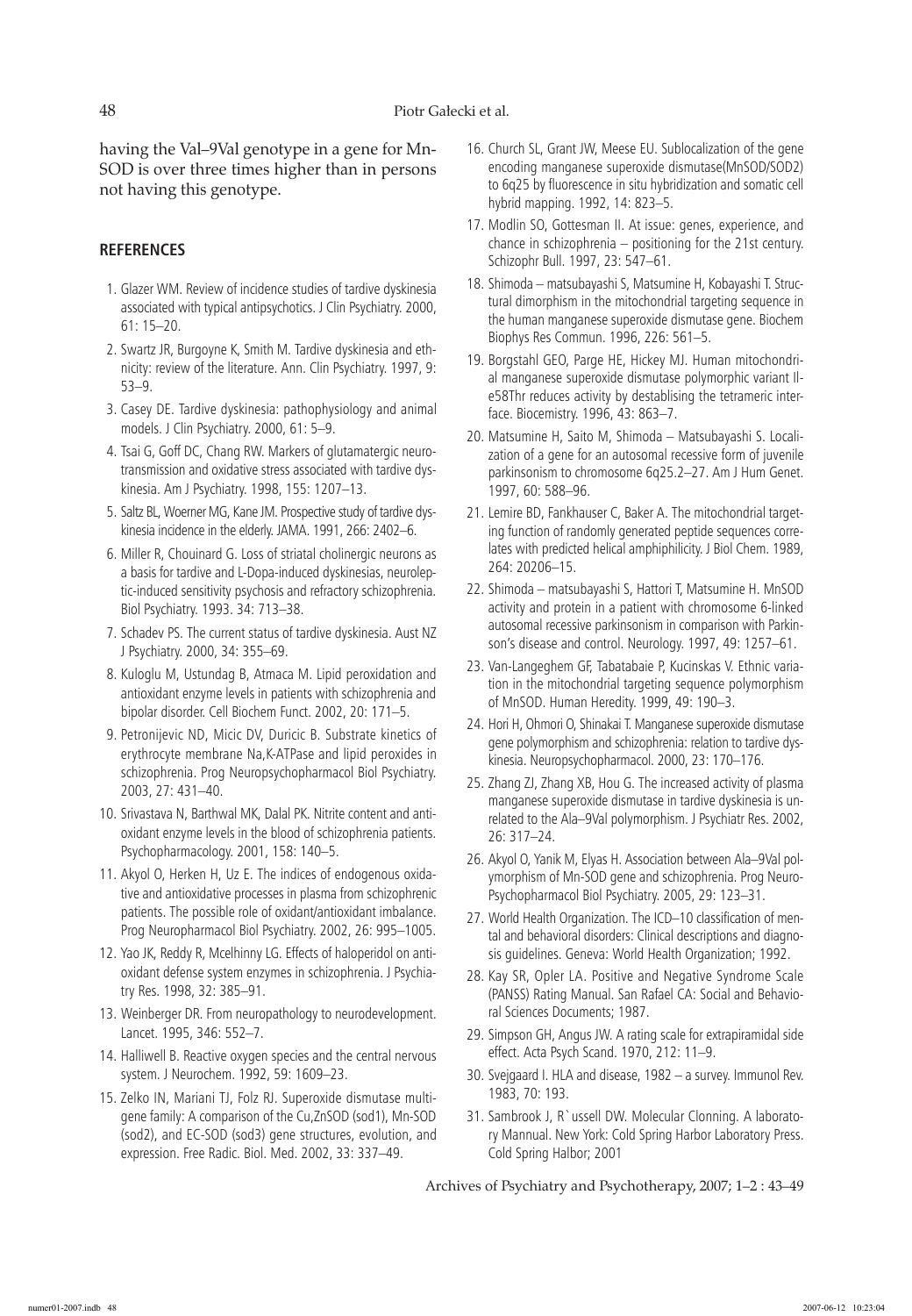- 32. Durany N, Thome J. Neurotrophic factors and the pathophysiology of schizophrenic psychoses. Eur Psychiatry. 2004, 19: 326–37.
- 33. Valencia A, Moran J. Reactive oxygen species induce different cell death mechanism in cultured neurons. Free Rad Biol Med. 2004, 36: 1112–25.
- 34. Kahl R, Kampkotter A, Watjen W. Antioxidant enzymes and apoptosis. Drug Metabol Rev. 2004, 36: 747–62.
- 35. Michell TM, Thome J, Martin D. Cu, Zn- and Mn superoxide dismutase levels in brains of patients with schizophrenic psychosis. J Neural Transmission. 2004, 111: 1191–201.
- 36. Gałecki P, Nowakowski T. Trace elements (copper, zinc) content and superoxide dismutase activity in erythrocytes from schizophrenic patients. Acta Psychiatrica Scandinavica. 2004; S421: 14.
- 37. Jeste DV, Lohr JB, Manley M. Study of neuropathologic changes in the striatum following 4, 8 and 12 months of treatment with fluphenazine in rats. Psychopharmacology. 1992, 106: 154–60.
- 38. Karry R, Klein E, Ben Shachar D. Mitochondrial complex I subunits expression is altered in schizophrenia: a postmortem study. Biol Psychiatry. 2004, 55: 676–84.
- 39. Prince JA, Yassin MS, Oreland L. Neuroleptic-induced mitochondrial enzyme alterations in the rat brain. J Pharmacol Exp Ther. 1997, 280: 261–7.
- 40. Di monte DA, Mccormack A, Petzinger G. Relationship among nigrostriatal denervation, parkinsonism, and dyskinesias in the MPTP primate model. Mov Disord. 2000, 15: 459–66.
- 41. Ossowska K. Neuronal basis of neuroleptic-induced extrapyramidal side effects. Pol. J. Pharmacol. 2002, 54: 299–312.
- 42. Kane JM, Smith JM. Tardive dyskinesia: prevalence and risk factors, 1959 to 1979. Arch Gen Psychiatry. 1982, 37: 473– 81.
- 43. Yassa R, Jeste DV. Gender differences in tardive dyskinesia: a critical review of the literature. Schizophrenia Bull. 1992, 18: 701–15.
- 44. Ben-Shachar D, Laifenfeld D. Mitochondria, synaptic plasticity, and schizophrenia. Int Rev Neurobiol. 2004, 59:273–296.
- 45. Joseph J, Denisova N, Strain J. Oxidative stress and age related neuronal deficits. Mol Chem Neuropath. 1996, 28: 35–40.